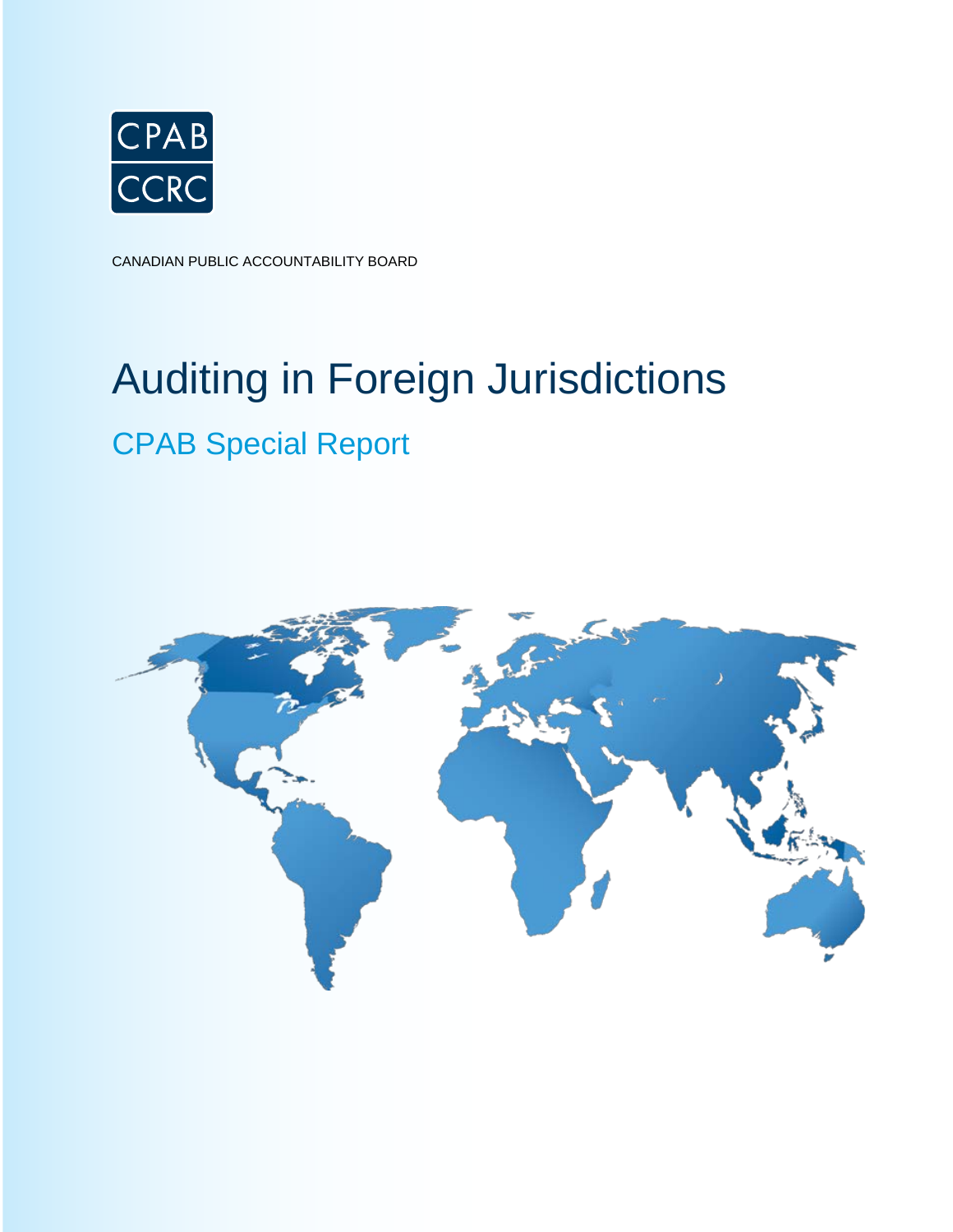The Canadian Public Accountability Board (CPAB) promotes high-quality auditing of public companies through its inspections of firms that audit reporting issuers in Canada. CPAB issues an annual Public Report on its inspection results. This is a Special Report on CPAB's review of audit files for Canadian public companies with their primary operations in China. This report summarizes CPAB's significant findings, recommendations to improve audit quality, and CPAB's future activities relating to auditing in foreign jurisdictions.

# **The focus of CPAB's review**

CPAB has been monitoring the extent to which Canadian reporting issuers have operations in foreign jurisdictions. Foreign operations present challenges to the performance of high-quality audits of financial statements.

While CPAB monitors reporting issuers with operations in all foreign jurisdictions, the focus of this review was Canadian public companies with their primary operations in China. This is because of the significant concerns analysts, investors, securities regulators, and other audit regulators have expressed about the quality of these companies' financial reporting. CPAB has identified reporting issuers with substantial operations in other foreign jurisdictions and will perform inspections of those audit files. CPAB will provide an additional report based on those reviews in 2012.

CPAB's internal risk analysis identified 24 higher-risk reporting issuer audits, based on the nature and extent of the reporting issuers' operations in China. Of these reporting issuers, 12 were audited by National firms and 12 by Regional or Local firms. CPAB's review was carried out between October 1 and December 31, 2011.

# **Overview of findings**

# *Disappointing results*

CPAB is disappointed by the results of its review. In too many instances, auditors did not properly apply procedures that would be considered fundamental in Canada, such as maintaining control over the confirmation process. CPAB's findings indicate that auditors often did not appropriately identify and assess the risks of material misstatement in the financial statements, through a sufficient understanding of the entity and its environment. CPAB also found a lack of professional skepticism when auditors were confronted with evidence that should have raised red flags regarding potential fraud risk.

CPAB does not believe this issue is unique to the audits of companies based in China. CPAB believes it is a failure on the part of auditors to recognize that the differences in the business environments of foreign jurisdictions require modification to the nature, timing and extent of their audit procedures. Specific examples are outlined in this Report.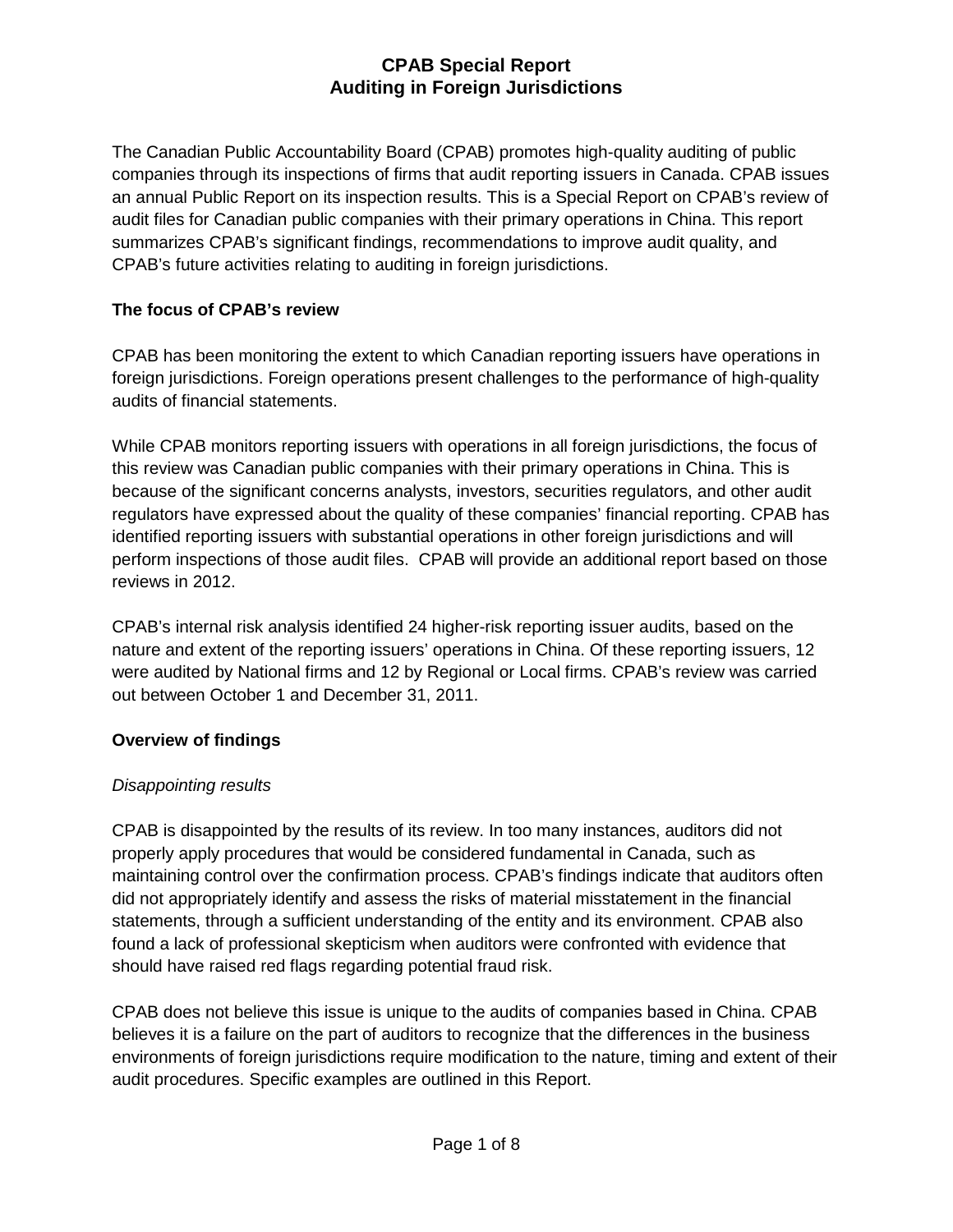#### *A wake-up call for Canada's auditing profession*

CPAB believes the results of this review should be a wake-up call for Canada's auditing profession. CPAB believes auditors possess the talent and the capabilities to perform audits of reporting issuers with operations in foreign jurisdictions. However, they must execute these audits with a high degree of professional skepticism and a thorough understanding of the business environment, to ensure their audit procedures adequately address risks arising from the foreign jurisdiction's business customs and practices.

#### *Deficiencies noted*

Based on the results of its review, CPAB identified 12 files that required remediation to address deficiencies as follows:

- One financial statement that will require restatement and the appropriate securities regulators have been informed of this. Two additional financial statements will require restatement of comparative information in future public filings.
- Seven instances in five files where CPAB has required additional audit work to be performed to address significant deficiencies in the audit work reviewed.<sup>[1](#page-2-0)</sup> These deficiencies could have resulted in restatements. However, based on the additional audit work, CPAB is satisfied that a restatement was not necessary. An inability of one firm to perform additional audit work, concurrent with CPAB's inspection of the prior year's audit file, led to the firm resigning as auditor. Shares of this company are currently cease traded.
- Seven instances in six files where CPAB required firms to add evidence of the audit procedures performed to the file to fully support the opinion issued.
- Nine instances in five files where CPAB required improvements to be made in the quality of audit evidence effective for December 31, 2011 and later year-end audits of the reporting issuers.

Nine of the files requiring remediation were audits performed by Regional or Local firms.

As a result of the review, CPAB has placed a Requirement<sup>[2](#page-2-1)</sup> on one firm restricting its ability to perform audits of reporting issuers with operations in China. This Requirement will remain in place until CPAB has carried out a follow-up inspection, the firm has implemented all of CPAB's recommendations, and the firm can demonstrate it is performing audits to the required standards.

<span id="page-2-0"></span> $1$  CPAB considers a significant deficiency to be a failure either to perform adequate audit procedures or to obtain sufficient, appropriate audit evidence to support a material account balance or transaction stream.

<span id="page-2-1"></span> $2$  A Requirement is a disciplinary action under CPAB's rules.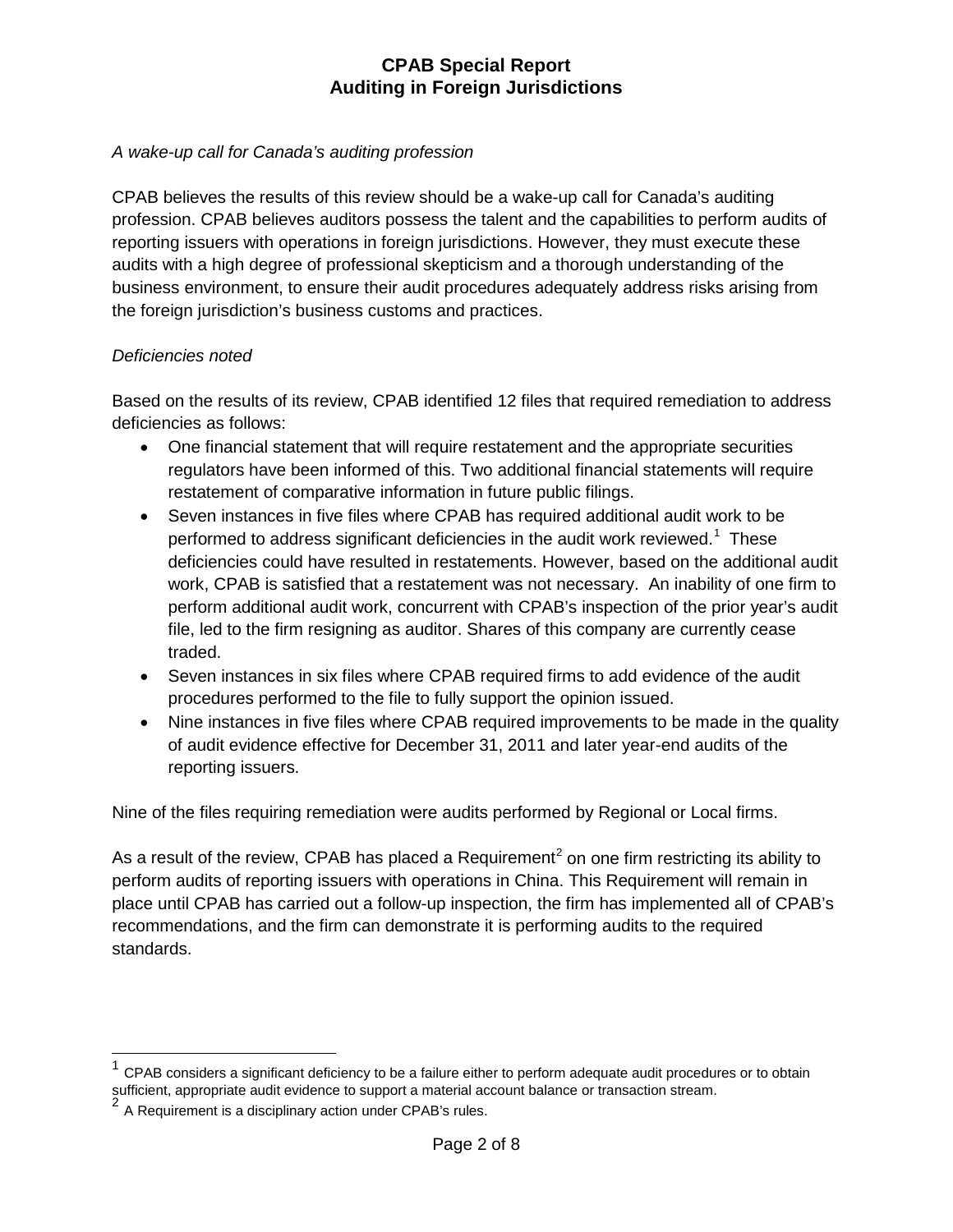#### *Restriction on access to files*

CPAB is also concerned that, for six audits performed by National firms, it was unable to review the audit work performed by affiliated firms in the foreign jurisdiction. It was therefore impossible to fully evaluate the quality of the work performed by the affiliated firms. CPAB has asked the firms' leadership to develop a solution that is acceptable to the firms and to CPAB, recognizing there may be constraints—such as confidentiality and privacy laws—that make it difficult to obtain a complete set of the affiliates' audit working papers for review. CPAB hopes a reasonable solution can be found, as the lack of access to the work of auditors outside Canada represents an unacceptable restriction on CPAB's ability to fulfill its mandate. CPAB continues to work with a number of foreign jurisdictions to coordinate regulatory activity. In the interim, CPAB has requested that all firms relying on component auditors in the audits of reporting issuers with substantial operations in foreign jurisdictions document in their files how they were satisfied that the component auditor responded to any additional audit risks, including fraud, or risks arising from the laws and regulations, business practices and customs in the foreign jurisdiction.

For files with significant deficiencies, CPAB will perform a follow-up inspection to ensure the firm took appropriate remedial action. CPAB will also use its risk analysis process to identify reporting issuers with substantial operations in foreign jurisdictions and plans to expand the scope of reviews in 2012 to include inspections of those audit files.

# *CPAB's recommendations must be implemented*

CPAB's inspection reports to participating firms include recommendations of actions to be taken to remediate an audit engagement file deficiency and/or to improve audit quality control processes going forward.

CPAB's recommendations must be implemented by the audit firm within 180 days of the date of the audit firm receiving CPAB's inspection report. CPAB recommendations can be file-specific or can involve the firm's quality control processes. Failure to implement the recommendations to CPAB's satisfaction would result in disciplinary action in the form of a requirement, restriction or sanction on the firm. Depending on the severity of the finding, such as a situation where CPAB requires further audit work to be performed in case there may be a potential restatement of the financial statements, the deadline for implementing CPAB's recommendation can be much shorter than 180 days. CPAB follows up to ensure its recommendations, whether file specific or quality control process related, have been implemented satisfactorily. If applicable, this would include verifying that any required restatement was filed and communicated to the appropriate provincial securities regulator.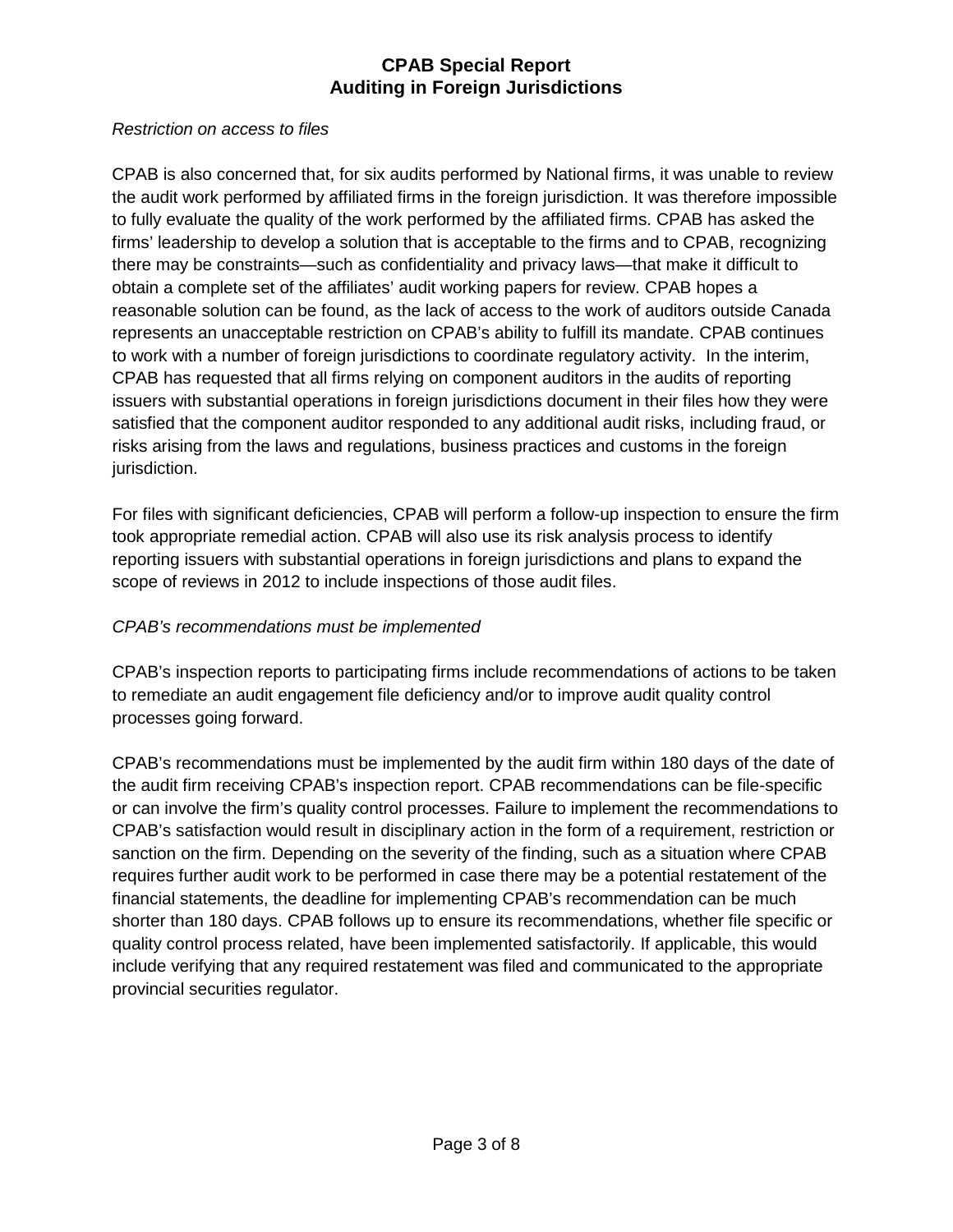# **Significant findings**

#### *Failure to control the confirmation process*

Maintaining control over confirmations sent and received is fundamental to ensuring confirmations are a reliable source of audit evidence. CPAB noted that auditors often allowed management to control all or part of the external confirmation process, without considering the negative impact this would have on the reliability of the confirmations. Auditors also failed to validate confirmation responses received electronically by performing procedures to verify the sender and the information received.

# *Reliance on confirmations with questionable reliability*

CPAB is concerned about the excessive reliance on confirmations as the sole source of audit evidence. While written confirmation from a knowledgeable third party can be a reliable source of audit evidence, auditors need to be alert to factors that raise doubts about the reliability of the response and the need to perform alternative procedures as corroborating evidence.

CPAB noted many instances of factors that should have raised doubts about the reliability of the confirmation response. However, no additional audit procedures were performed to resolve these doubts. These factors included: confirmation of a total balance or the transactions for the entire period without supporting detail being provided; responses to all confirmation requests received within an unusually short time; and all confirmation responses received without any differences being identified.

#### *Insufficient evidence to support the ownership or existence of significant assets*

CPAB noted many instances where auditors failed to obtain sufficient and appropriate evidence with respect to ownership and existence assertions because they relied solely on information provided by management. In the most extreme cases, photocopies of official certificates were accepted as evidence of ownership and existence. Even in cases where the auditors examined original copies of official certificates, there was no consideration that these certificates had been in the custody of management, meaning the auditor should have corroborated their authenticity.

#### *Inadequate audit procedures to identify related-party transactions*

The existence of related parties and transactions invariably raises the risk associated with an audit of financial statements, particularly when foreign operations are conducted via an extensive and complex range of relationships and business structures. CPAB observed that auditors often limited their audit procedures with respect to related parties to those identified by management as having had transactions in the period or balances at period-end. However, some auditors did recognize the risk and designed appropriate audit procedures to identify related parties and transactions not previously identified by management.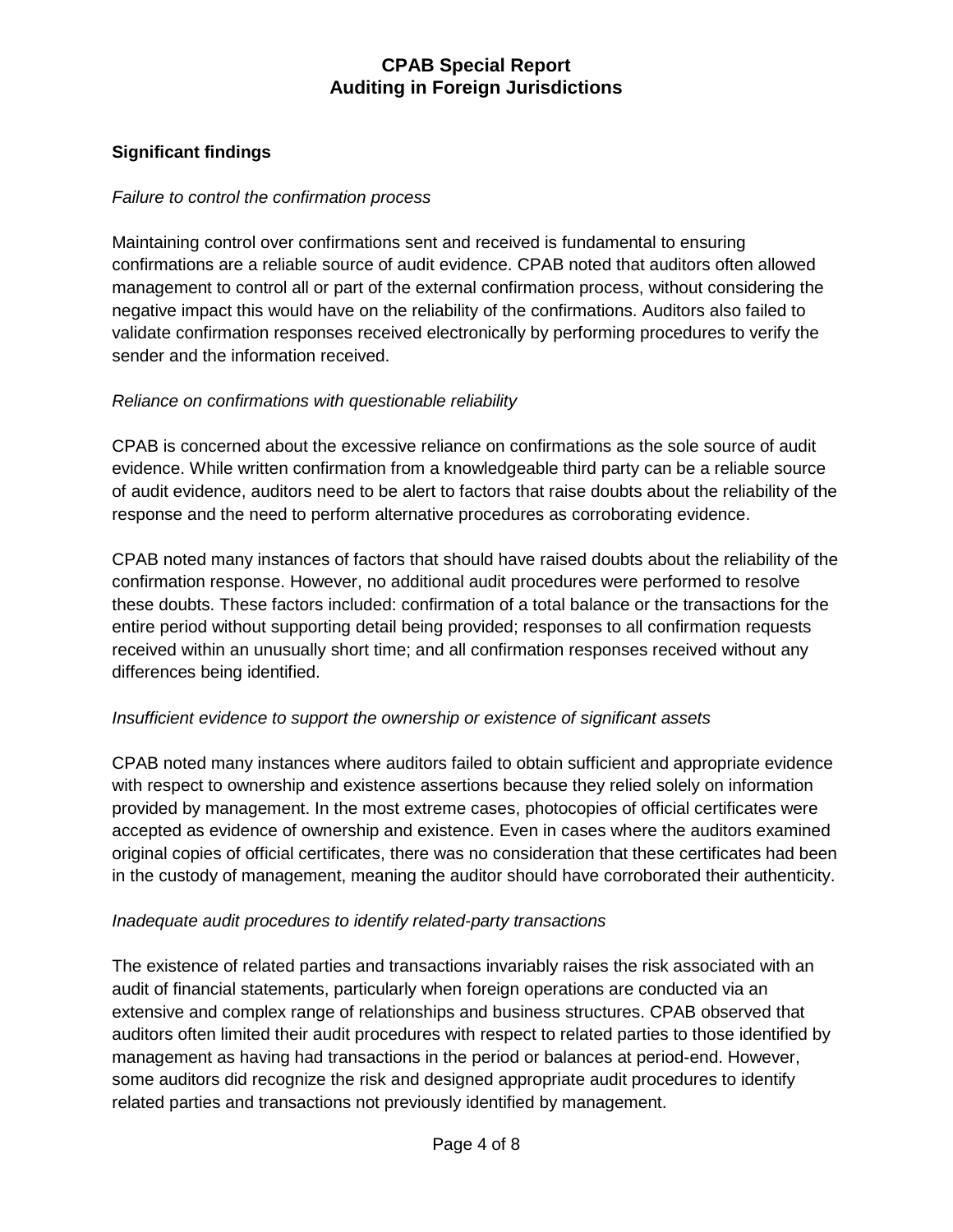#### *Insufficient evidence to support the recognition of revenue*

CPAB has observed through its regular inspections that many auditors fail to obtain sufficient audit evidence to support the pattern of revenue recognition in the financial statements. Auditors failing to appropriately analyze a reporting issuer's revenue recognition policy is therefore not unique to entities operating in foreign jurisdictions. However, certain business practices in foreign jurisdictions create additional challenges to auditing revenue. These business practices include: a prevalence of verbal agreements; verbal amendments to written contracts; and billing practices that often result in delaying invoices to defer sales taxes, even if the performance obligations have been met. This practice makes the aging of accounts receivable much more challenging.

# *Insufficient evidence to support the appropriateness of the income tax rate used*

To encourage investment, many local tax authorities in China grant qualifying companies reduced tax rates for specified periods of time. CPAB observed that, in many cases, auditors were relying solely on management's representation as to the appropriate tax rate for that entity without performing procedures to validate the reduced tax rate.

#### **Recommendations to improve audit quality**

In this Special Report, CPAB has identified several recommendations that, when implemented, would have the greatest impact on improving auditing in foreign jurisdictions. CPAB therefore believes that audit firms must implement these recommendations as part of their commitment to audit quality, and must take the steps necessary to rigorously focus on continuous improvement in this area.

# *Auditors must understand business customs and practices in foreign jurisdictions*

Auditors are required by professional standards to gain an understanding of the entity and its environment. This is particularly critical when auditing an entity with operations in a foreign jurisdiction. What is normal business practice in Canada cannot be assumed to be the norm in a foreign jurisdiction. Therefore, the risk assessment and the planned audit response must reflect this reality. CPAB believes the primary root cause of many of the significant audit deficiencies it noted is a failure to understand the business customs and practices in the foreign jurisdiction and to consider their impact on the audit approach.

That being said, it can be difficult to gain an understanding of relevant business customs and practices. This is because the barriers to effective communication extend beyond language to include business etiquette, social expectations and personal relationships. Other differences can stem from the fact that laws and regulations may be evolving with less reliance on precedents than the Canadian environment. As well, contracts may be less formal, with more verbal than written agreements.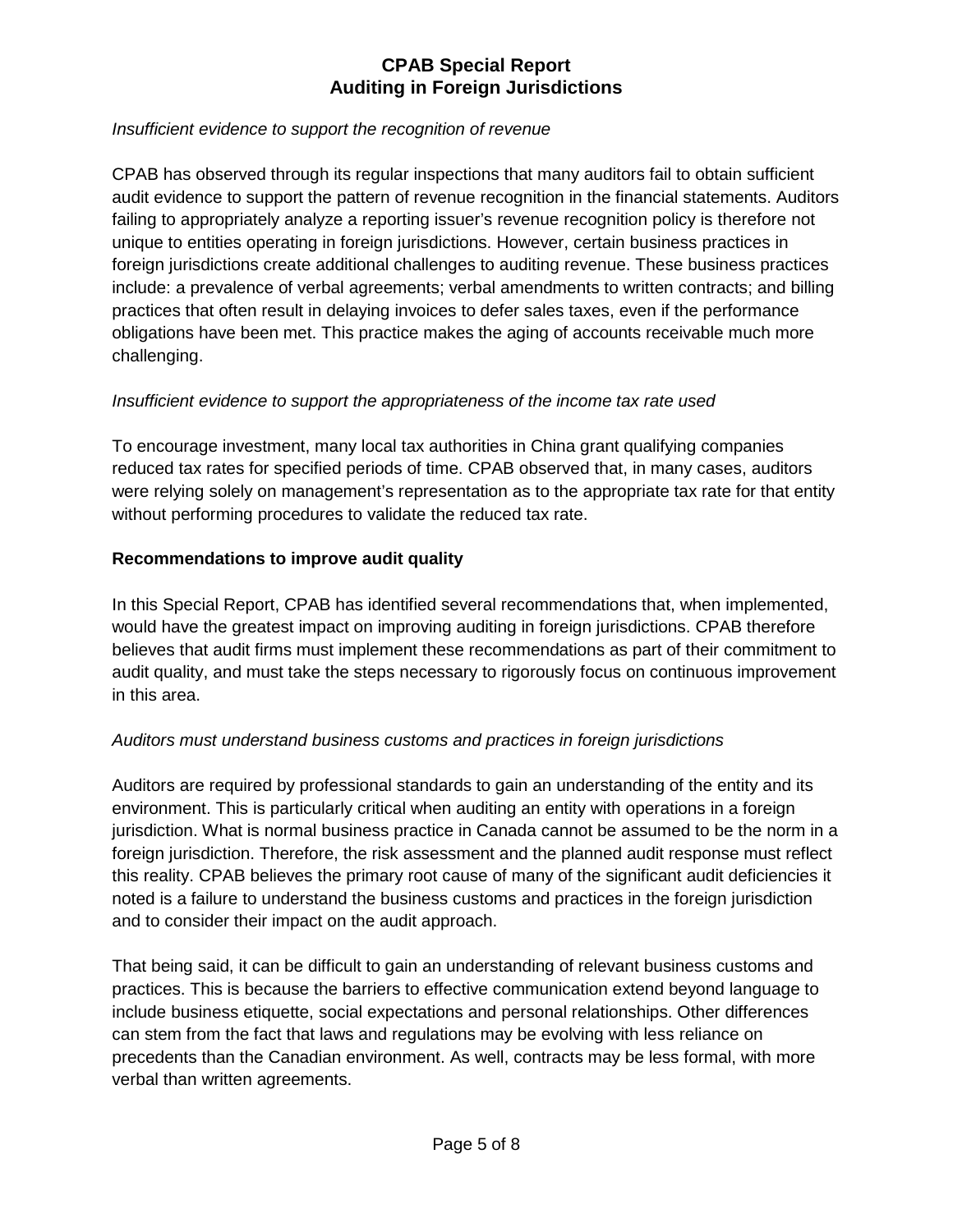To understand the environment of an entity in a foreign jurisdiction, CPAB believes auditors must develop appropriate competencies, either through direct experience or through the shared experience of other engagement team members.

# *A rigorous client acceptance and continuance process is necessary*

A rigorous client acceptance and continuance process is necessary when auditing in foreign jurisdictions. This ensures there has been adequate consideration of all the risks involved and whether the firm has the competencies, capabilities and resources to perform the audit. Part of this consideration should include whether the underlying business model makes sense and is sustainable. The consideration of client acceptance and continuance must be made with an objective mind. This objectivity recognizes that not all risks can be mitigated, particularly the risk of management override. For example, if a single person, often the CEO, negotiates all significant contracts and has a history of amending those contracts with verbal agreements, it may indicate that the governance structure does not adequately address the risk of management override. Auditors must also consider management's integrity, as issues or concerns in this area would most likely require the auditor to decline or discontinue the engagement.

# *Auditors must have a heightened awareness of fraud risk*

Auditors are required to exercise professional skepticism throughout the audit and to remain alert to the risk of fraud. There is an added challenge when auditing in foreign jurisdictions because fraud risk factors may be different from those the auditor has previously encountered. Auditors must therefore have a heightened awareness of potential evidence of fraud. CPAB is particularly concerned that auditors who rebut the presumption that revenue recognition is a fraud risk are not properly assessing the risks.

In response to the risk of fraud, auditors need to change the nature, timing and extent of the audit procedures performed. CPAB is concerned that auditors typically modify only the extent of audit procedures performed. They do not appreciate that to effectively address the risk of fraud they must also modify the nature and timing of the audit procedures.

# *Auditors should implement special procedures for bank confirmations*

Fraud risk factors in foreign jurisdictions also affect the quality of the audit evidence available and may require auditors to perform additional audit procedures to confirm the reliability of the evidence. For example, bank confirmations in Canada are completed by financial institutions, following a protocol established by the Canadian Bankers Association. In the absence of such a protocol, auditors may need to deliver the confirmation in person and have the bank representative complete the confirmation in their presence. Additional procedures could include having banks show auditors online balances or provide auditors with copies of bank statements.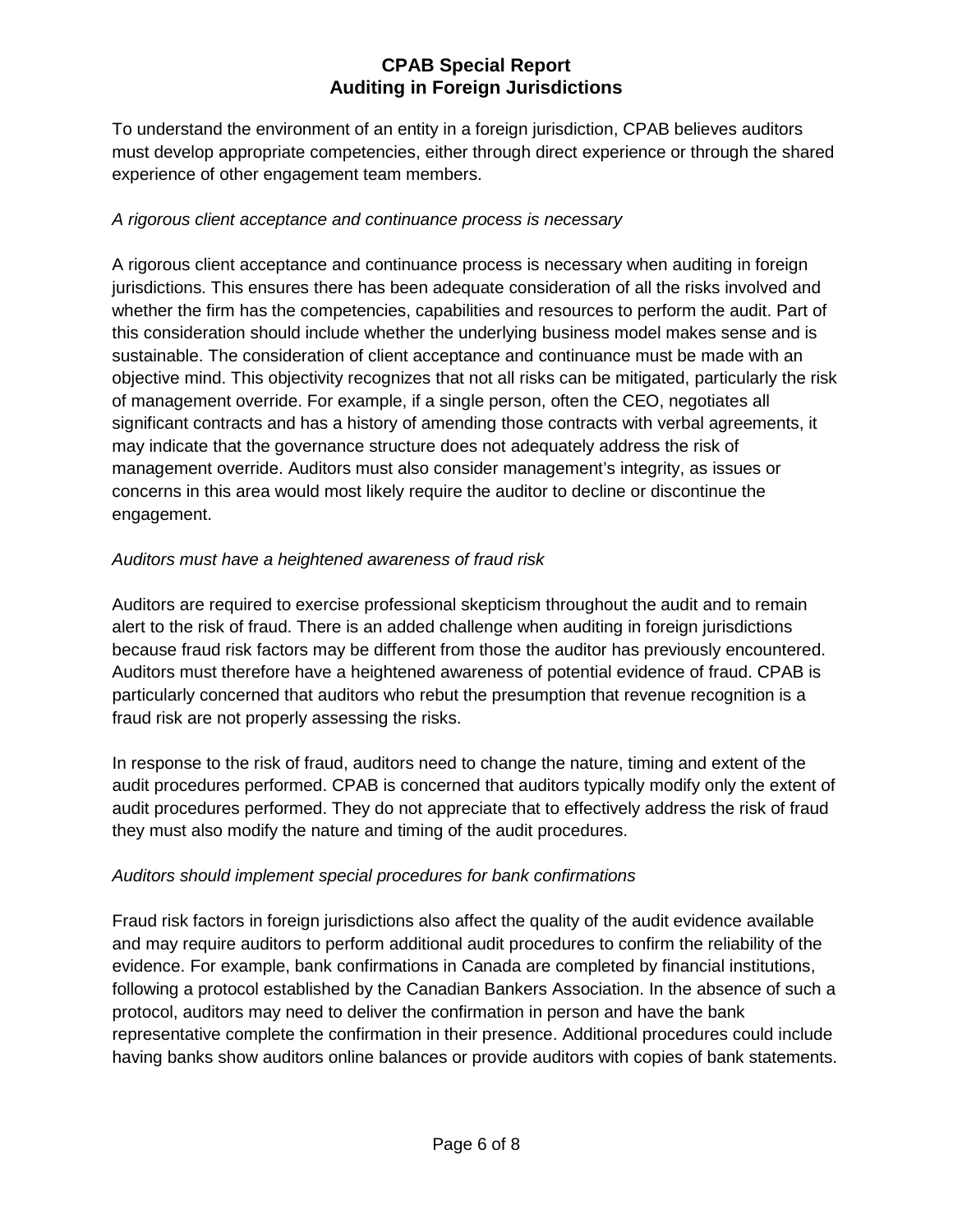#### *Auditors must exercise caution when using external confirmations as audit evidence*

The use of confirmations in such areas as the audit of revenue and accounts receivable or purchases and payables may also require additional audit procedures to increase the reliability and quality of the evidence. In foreign jurisdictions, a higher level of management involvement in the confirmation process may be necessary to obtain a satisfactory response rate. However, CPAB notes that auditors are not adjusting the confirmation control procedures to compensate for this higher level of management involvement. Maintaining control over the confirmation process in these circumstances may involve the auditor delivering the confirmation in person or confirming the couriers used are independent of management. Responses received by fax or email are particularly susceptible to manipulation, so additional procedures should be performed to establish the credibility of the respondent and the reliability of the response. The design of confirmations also affects the quality of the response, so auditors should consider whether it is reasonable for a respondent to confirm a total balance or total transactions for a year without being provided the detail supporting the components of the balance. Auditors must respond to unusual response patterns—such as all confirmations being returned quickly with no differences being noted—by performing additional audit procedures. If there are doubts about the reliability of the confirmation responses, the additional audit procedures could include agreeing on the details of the underlying transactions to supporting documentation or seeking other corroborating evidence.

# *Auditors should have a heightened awareness of related-party transactions*

The existence of related parties and transactions are more likely to represent an audit risk for operations in foreign jurisdictions when the legal or regulatory environment requires reliance on complex business structures or when dominant shareholders are involved in the operations of the business. As well, the identification of related parties may also be more difficult in foreign jurisdictions. It is therefore important that auditors have a heightened sensitivity to possible related-party transactions by performing procedures to determine the ownership and management structure of significant customers and suppliers. Auditors also need to consider the business rationale of transactions outside the normal course of operations, as the lack of a valid business rationale is often a red flag that the transaction is in fact a related-party transaction.

# *Auditors must verify income and commodity taxes*

Income and commodity taxes present significant challenges to audits in foreign jurisdictions. To minimize income tax, companies often establish complex legal structures involving multiple countries and tax jurisdictions. In such cases, auditors must ensure the engagement team possesses the technical knowledge and experience to fully understand the implications of these tax structures in order to effectively evaluate the risk of material misstatement. Sufficient technical knowledge and experience is also required to assess the appropriateness of the tax rate used by management, particularly in jurisdictions where management has represented that reduced tax rates exist to encourage investment. As the significance of the risk arising from the